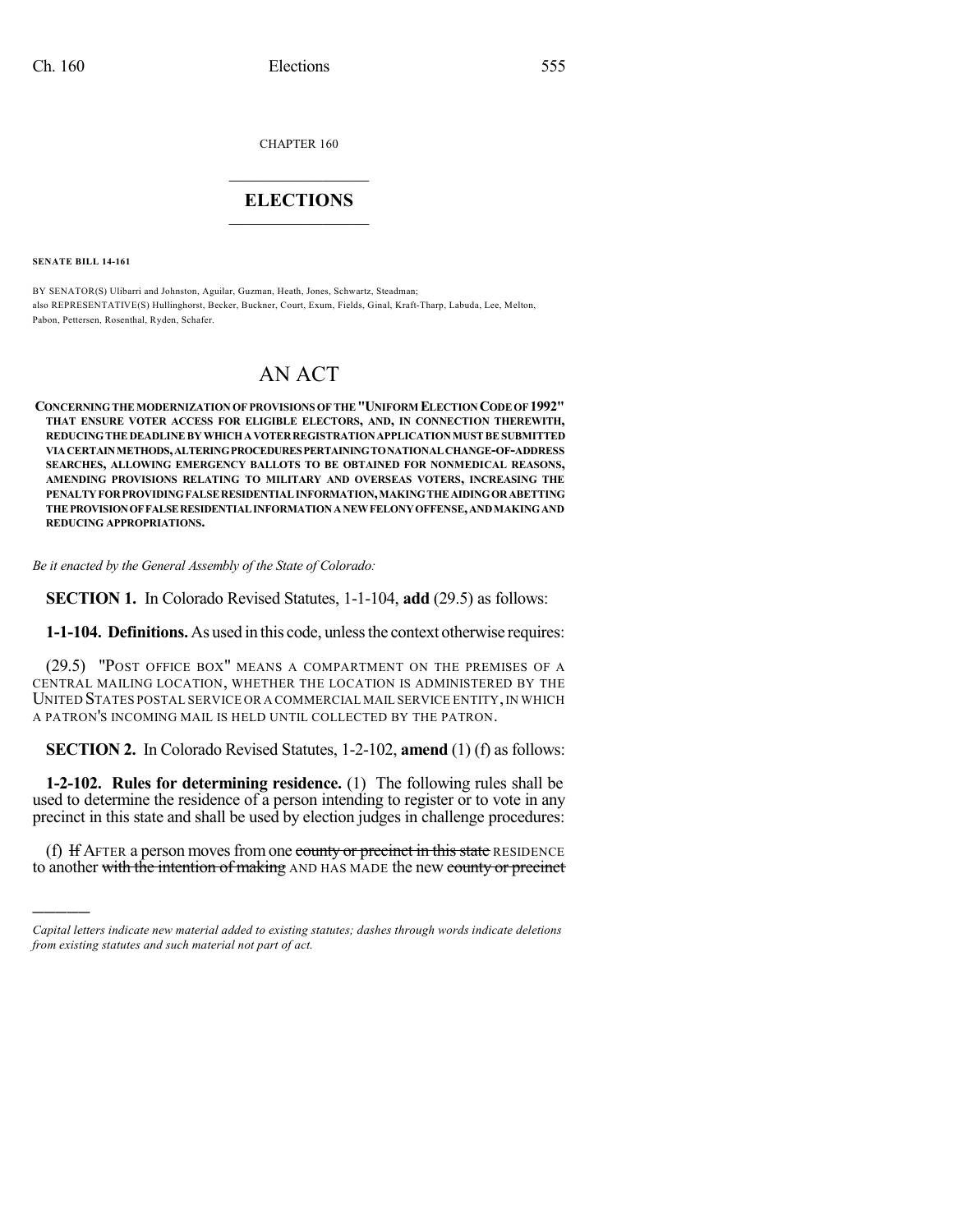a permanent RESIDENCE HIS OR HER SOLE LEGAL PLACE OF residence, the person is considered to have residence in the county or precinct AT THE RESIDENCE IN THIS STATE to which the person moved.

**SECTION 3.** In Colorado Revised Statutes, 1-2-201, **amend** (3) (b) (I) and (3) (b) (III); and **add** (4) as follows:

**1-2-201. Registration required - deadlines.** (3) (b) An elector may timely register to vote by:

(I) Submitting an application through the mail, a voter registration agency, a local driver's license examination facility, or a voter registration drive no later than twenty-two days before the election; except that, ifthe twenty-second day before an election is a Saturday, Sunday, or legal holiday, the elector is permitted to register on the next day that is not a Saturday, Sunday, or legal holiday;

(III) Using SUBMITTING AN APPLICATION THROUGH THE MAIL, A VOTER REGISTRATION AGENCY, A LOCAL DRIVER'S LICENSE EXAMINATION FACILITY, OR the on-line voter registration system established pursuant to section 1-2-202.5 (7) (c), through the eighth day prior to an election; EXCEPT THAT, IF THE EIGHTH DAY BEFORE AN ELECTION IS A SATURDAY, SUNDAY, OR LEGAL HOLIDAY, THE ELECTOR IS PERMITTED TO REGISTER ON THE NEXT DAY THAT IS NOT A SATURDAY, SUNDAY, OR LEGAL HOLIDAY;

(4) TO RECEIVE A BALLOT BY MAIL FOR AN ELECTION CONDUCTED UNDER THIS CODE, AN ELECTOR MUST SUBMIT HIS OR HER VOTER REGISTRATION APPLICATION ON OR BEFORE THE EIGHTH DAY BEFORE THE ELECTION.

**SECTION 4.** In Colorado Revised Statutes, 1-2-202.5, **amend** (4) (d), (7) (b), and  $(7)$  (c) (I) as follows:

**1-2-202.5. On-linevoter registration- on-line changesinelector information.**  $(4)(d)$  In addition to any other requirements of this section, in order for a registered elector to access the electronic form to change his or her residence or change or withdraw his or her affiliation, the registered elector shall submit his or her birth date and, IF THE ELECTOR WISHES TO STATE THEM, the last four digits of his or her social security number.

(7) (b) When a registered elector completes an electronic form to change his or her residence or change or withdraw his or her affiliation, the county clerk and recorder shall search for the registered elector's signature in the database systems specified in subsection (1) of this section. In the case of a change in residence, the county clerk and recorder shall also send a nonforwardable postcard to the registered elector at his or her old address of record, by regular mail, giving notice to the registered elector that a change in residence form has been submitted by the registered elector and asking the registered elector to contact the county clerk and recorder within ten calendar days of receiving the postcard if it is not the registered elector's intent to change his or her address of record. If the signature is found, and, in the case of a change in residence, if the registered elector has not timely contacted the county clerk and recorder pursuant to this paragraph (b), the county clerk and recorder shall approve the change in status pursuant to subsection  $(6)$  of this section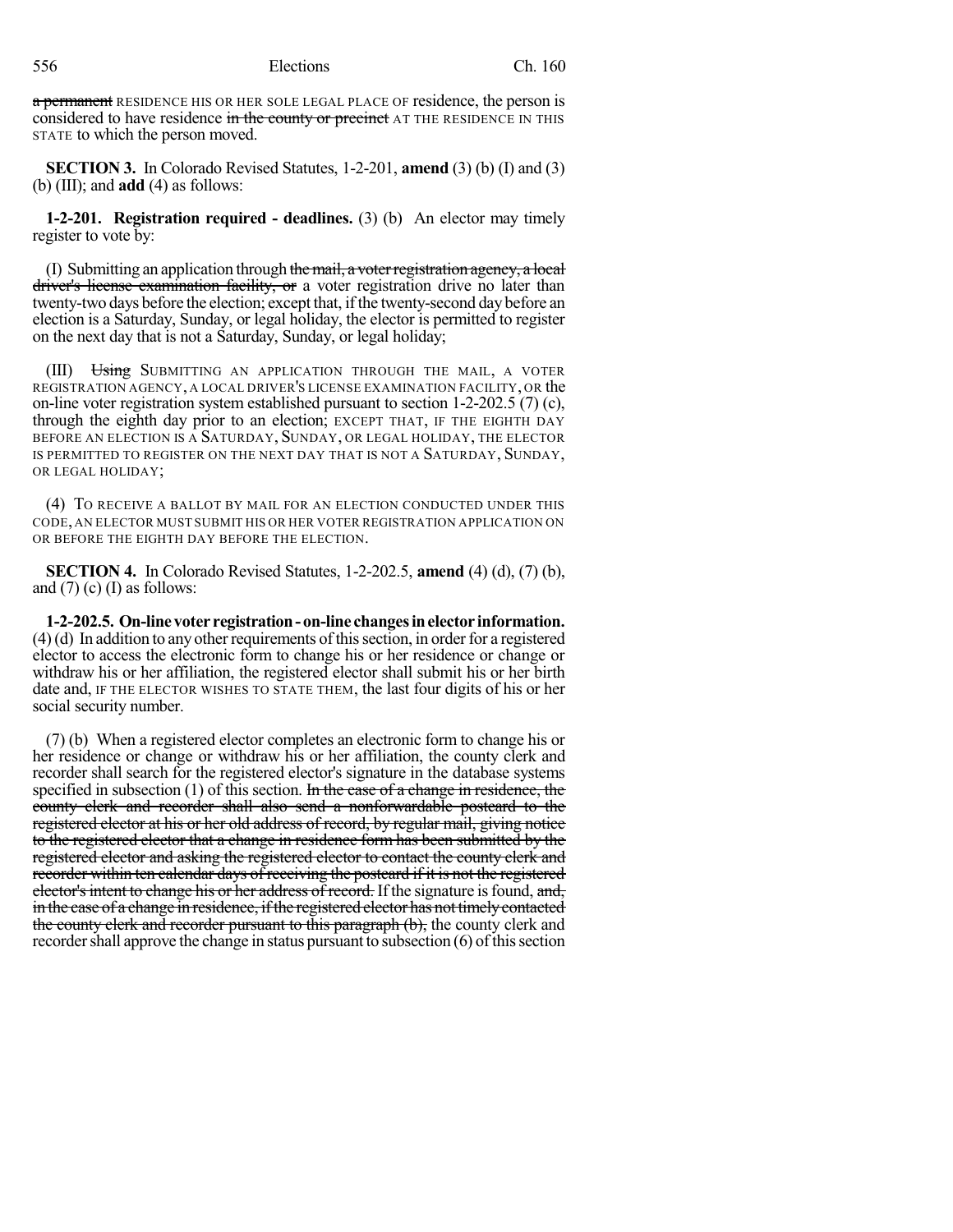and shall make the changes indicated on the electronic form in the computerized statewide voter registration list maintained by the secretary of state pursuant to section 1-2-301 (1).

 $(c)$  (I) A voter registration or change of residence made in accordance with this section applies to an election if the elector completes the electronic form no later than eight days before the election. A person attempting to register or update his or her residence through the on-line voter registration system after the eighth day before an election shall be REGISTERED AND immediately informed that the person may MUST instead visit a voter service and polling center to register or make those changes RECEIVE A BALLOT for the election.

**SECTION 5.** In Colorado Revised Statutes, 1-2-205, **amend** (2) as follows:

**1-2-205. Self-affirmationmadebyelector.**(2) Eachelectormakingapplication for registration shall make the following self-affirmation: "I, ...., affirm that I am a citizen of the United States; I have been a resident of the state of Colorado for at least twenty-two days IMMEDIATELY PRIOR TO AN ELECTION IN WHICH I INTEND TO VOTE; AND I am at least sixteen years old and understand that I must be eighteen years old to be eligible to vote. I meet the registration qualifications and that the information I have provided on this application is true to the best of my knowledge and belief and I further affirm that I will not cast more than one ballot in any election I FURTHER AFFIRM THAT MY PRESENT ADDRESS AS STATED HEREIN IS MY SOLE LEGAL PLACE OF RESIDENCE, THAT I CLAIM NO OTHER PLACE AS MY LEGAL RESIDENCE, AND THAT I UNDERSTAND THAT I AM COMMITTING A FELONY IF I KNOWINGLY GIVE FALSE INFORMATION REGARDING MY PLACE OF PRESENT RESIDENCE.ICERTIFY UNDER PENALTY OF PERJURY THAT IMEET THE REGISTRATION QUALIFICATIONS; THAT THE INFORMATION I HAVE PROVIDED ON THIS APPLICATION IS TRUE TO THE BEST OF MY KNOWLEDGE AND BELIEF; AND THAT I HAVE NOT, NOR WILL I, CAST MORE THAN ONE BALLOT IN ANY ELECTION.".

**SECTION 6.** In Colorado Revised Statutes,  $1-2-217.7$ , **amend**  $(3)(a)$  and  $(3)(c)$ ; and **add** (3.5) as follows:

**1-2-217.7. Registration on or immediately prior to election day - locations rules - legislative declaration.** (3) **Timing.** Voter registration within the twenty-two days prior to an election must be conducted:

(a) (I) FOR GENERAL ELECTIONS, from the fifteenth day prior to and including election day, at locations designated as voter service and polling centers by county clerk and recorders pursuant to sections SECTION 1-5-102.9; or  $1-7.5-107$ ; OR

(II) FOR ALL OTHER ELECTIONS CONDUCTED OR COORDINATED BY A COUNTY CLERK AND RECORDER OR FOR WHICH A COUNTY CLERK AND RECORDER IS THE DESIGNATED ELECTION OFFICIAL, FROM THE EIGHTH DAY PRIOR TO AND INCLUDING ELECTION DAY, AT LOCATIONS DESIGNATED AS VOTER SERVICE AND POLLING CENTERS BY COUNTY CLERK AND RECORDERS PURSUANT TO SECTION 1-7.5-107;

(c) Through the eighth day prior to election day, via MAIL APPLICATION, VOTER REGISTRATION AGENCY, LOCAL DRIVER'S LICENSE EXAMINATION FACILITY, OR the on-line voter registration system established pursuant to section 1-2-202.5.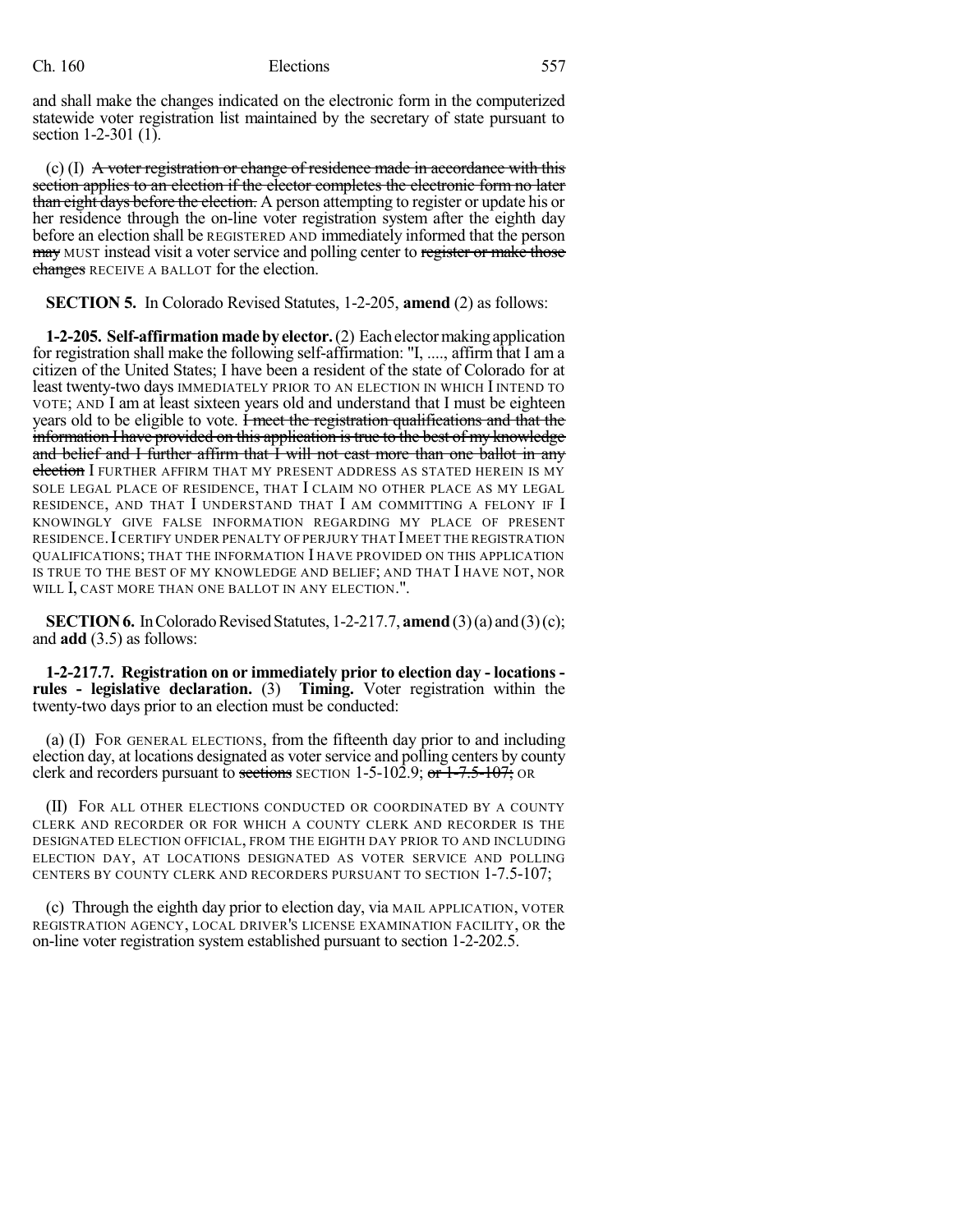(3.5) NOTWITHSTANDING THE DEADLINES SPECIFIED IN SUBSECTION (3) OF THIS SECTION, VOTER REGISTRATION APPLICATIONS MUST BE PROCESSED PURSUANT TO SECTION 1-2-508 (3).

**SECTION 7.** In Colorado Revised Statutes, 1-2-302.5, **amend** (1), (2) (b) introductory portion, (2) (b) (I) (A), and (2) (b) (I) (C); **repeal** (3); and **add** (2) (c),  $(4)$ , and  $(5)$  as follows:

**1-2-302.5. Change of address search - rules.** (1) Beginning July 1, 2013, The secretary of state shall conduct a monthly national change of address search, USING THE NATIONAL CHANGE OF ADDRESS DATABASE ADMINISTERED BY THE UNITED STATES POSTAL SERVICE, for all electors whose names appear in the statewide voter registration list.

(2) (b) If the ANY search OF THE NATIONAL CHANGE OF ADDRESS DATABASE ADMINISTERED BY THE UNITED STATES POSTAL SERVICE CONDUCTED UNDER THIS SECTION indicates an elector has PERMANENTLY moved, the county clerk and recorder shall act as follows:

 $(I)$  (A) Except as provided in subsection  $(3)$  of this section, If the search indicates that the elector moved within the county, the county clerk and recorder shall MARK THE ELECTOR'S REGISTRATION RECORD AS "ACTIVE" AND update the elector's registration record with the elector's new address and send a confirmation card in accordance with section 1-2-605 to the elector's old address. except that, if the elector is already marked inactive, the county clerk and recorder shall proceed according to the procedures set forth in subparagraph (II) of this paragraph (b).

 $(C)$  If the elector returns the confirmation card affirming the new address, IF THE CONFIRMATION CARD IS RETURNED AS UNDELIVERABLE, or if the elector does not return the confirmation card, the county clerk and recorder shall leave the elector's new address AND STATUS as updated in the registration record pursuant to sub-subparagraph (A) of this subparagraph (I).

(c) A COUNTY CLERK AND RECORDER SHALL MAKE CORRECTIONS TO ADDRESS UPDATES MADE PURSUANT TO A NATIONAL CHANGE OF ADDRESS SEARCH UPON RECEIVING ADDITIONAL INFORMATION FROM THE ELECTOR.

(3) A county clerk and recorder shall not change an elector's record during the sixty days immediately preceding a primary or general election unless the county clerk and recorder receives confirmation of the new address from the elector.

(4) IF ANY SEARCH CONDUCTED PURSUANT TO THIS SECTION INDICATES THAT AN ELECTOR HAS ADDED OR CHANGED A POST OFFICE BOX, THE COUNTY CLERK AND RECORDER SHALL UPDATE THE ELECTOR'S REGISTRATION RECORD WITH THE NEW POST OFFICE BOX AS THE ELECTOR'S MAILING ADDRESS AND SEND HIM OR HER A CONFIRMATION CARD IN ACCORDANCE WITH SECTION 1-2-605. THE CARD MUST NOTIFY THE ELECTOR OF THE CHANGE IN MAILING ADDRESS AND APPRISE THE ELECTOR OF HIS OR HER PLACE OF RESIDENCE FOR VOTING PURPOSES.

(5) IN ADDITION TO THE SEARCH CONDUCTED BY THE SECRETARY OF STATE PURSUANT TO SUBSECTION (1) OF THIS SECTION, A COUNTY CLERK AND RECORDER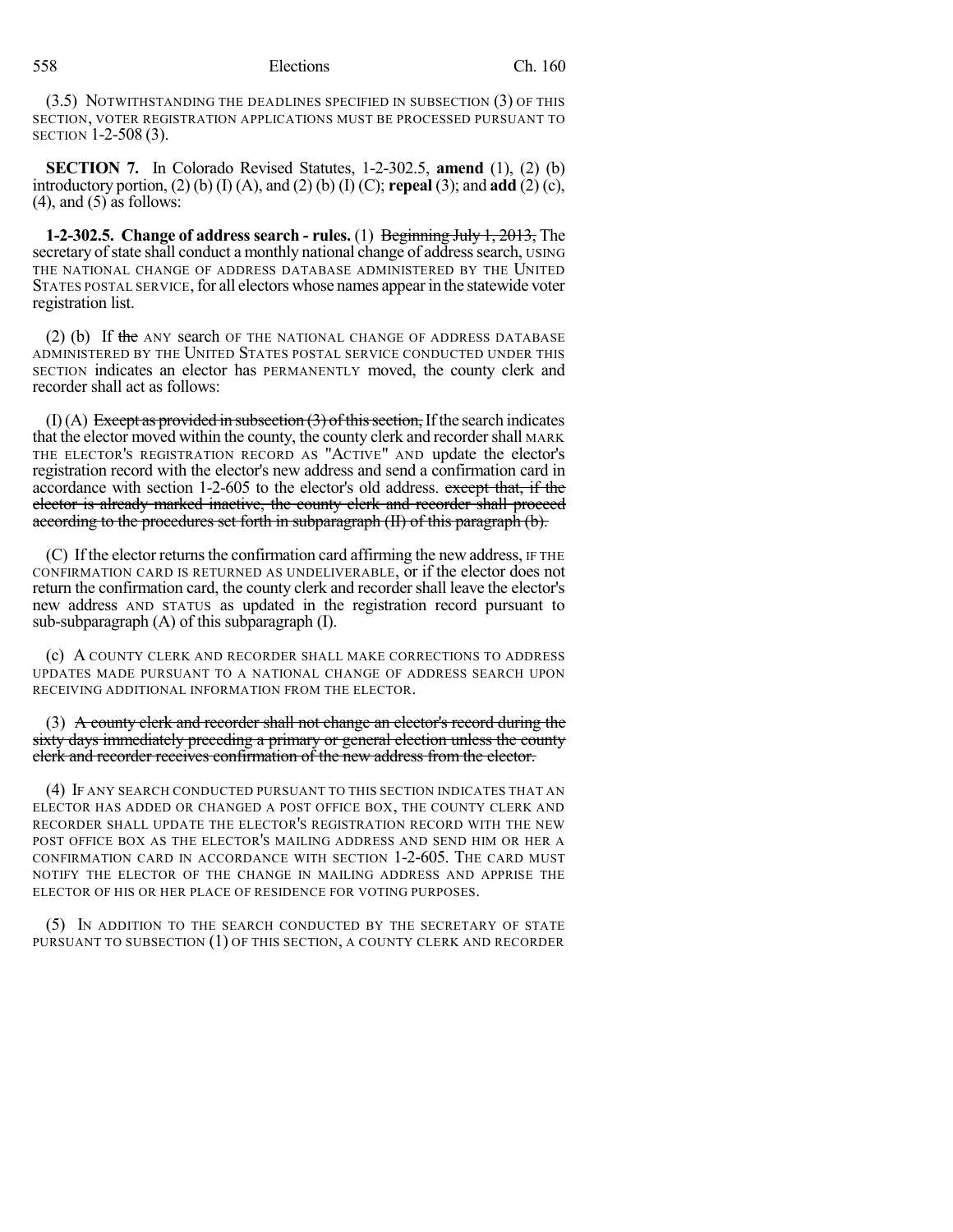MAY CONDUCT A NATIONAL CHANGE OF ADDRESS SEARCH USING THE NATIONAL CHANGE OF ADDRESS DATABASE ADMINISTERED BY THE UNITED STATES POSTAL SERVICE AS FREQUENTLY AS HE OR SHE SEES FIT.

**SECTION 8.** In Colorado Revised Statutes, 1-2-403, **amend** (3) (b) (II) (B) as follows:

**1-2-403. Training and registration materials for high school deputy registrars - processing applications.**  $(3)(b)(II)(B)$  Within twenty-two EIGHT days prior to an election, a high school deputy registrar shall accept an application tendered under this section and shall immediately inform the applicant that, to register or make registration changes for VOTE IN the upcoming election, the voter must go to an appropriate location capable of processing the registration application prior to the election pursuant to section 1-2-217.7 A VOTER SERVICE AND POLLING CENTER.

**SECTION 9.** In Colorado Revised Statutes, 1-2-507, **amend** (2) as follows:

**1-2-507. Transmittalof voter registrationapplications.**(2) Withintwenty-two EIGHT days before an election, a voter registration agency shall accept the application and immediately inform the applicant that to register or make registration changes for the upcoming election, the voter HE OR SHE must go to an appropriate location capable of processing the registration application prior to the election pursuant to section 1-2-217.7 A VOTER SERVICE AND POLLING CENTER IN ORDER TO VOTE IN THAT ELECTION.

**SECTION 10.** In Colorado Revised Statutes, 1-2-508, **amend** (1)(a), (1)(b), (1) (c), (1) (d), and (1) (e); and **add** (1) (f) and (3) as follows:

**1-2-508. Receipt of voter registration applications - effective dates legislative intent.** (1) The county clerk and recorder shall ensure that any eligible applicant is registered to vote in an election if:

(a) In the case of registration with a driver's license application, the valid voter registration application of the applicant is accepted by a driver's license examination facility no later than twenty-two EIGHT days before the date of an election;

(b) In the case of registration by mail, the valid voter registration application of the applicant is postmarked not later than twenty-two EIGHT days before the date of the election;

(c) In the case of registration by mail where the application has no postmark, and the application is received by a county clerk and recorder no later than five days after the close of registration, the date of registration shall be is the date of the last day allowed for registration THAT THE APPLICATION IS RECEIVED;

(d) In the case ofregistration at a voterregistration agency, the valid agencyvoter registration application of the applicant is accepted at the voter registration agency not later than twenty-two EIGHT days before the date of the election; and

(e) In any other case, the valid voter registration application of the applicant is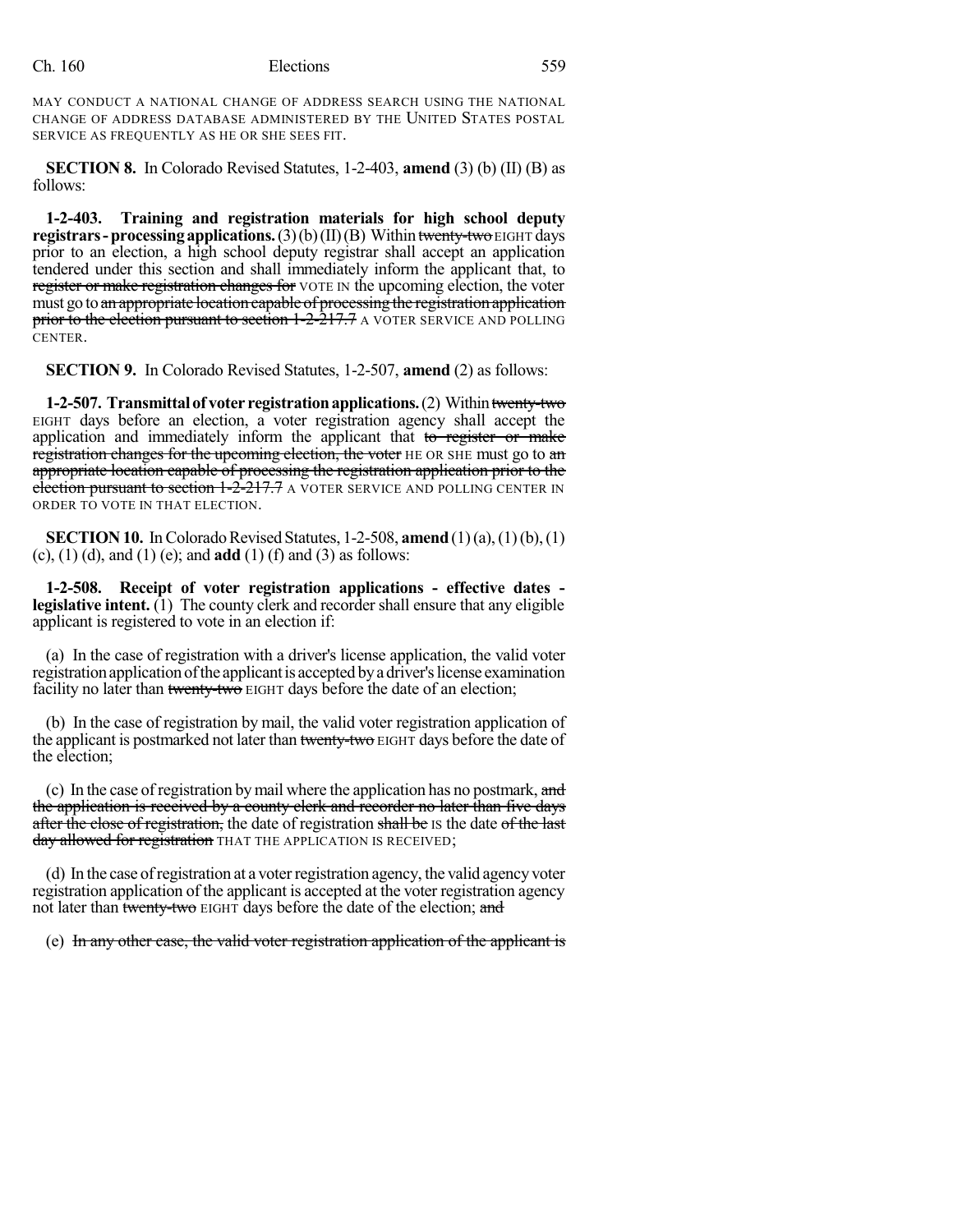received by the appropriate county clerk and recorder not later than twenty-two days before the date of the election, except as otherwise permitted by section 1-2-217.7 IN THE CASE OF REGISTRATION THROUGH A VOTER REGISTRATION DRIVE, THE VALID VOTER REGISTRATION IS SUBMITTED NO LATER THAN TWENTY-TWO DAYS BEFORE AN ELECTION; AND

(f) IN ANY OTHER CASE, THE VALID VOTER REGISTRATION APPLICATION OF THE APPLICANT IS RECEIVED BY THE APPROPRIATE COUNTY CLERK AND RECORDER NOT LATER THAN EIGHT DAYS BEFORE THE DATE OF THE ELECTION, EXCEPT AS OTHERWISE PERMITTED BY SECTION 1-2-217.7.

(3)(a)(I) NOTWITHSTANDING THE VOTER REGISTRATION APPLICATION DEADLINES CONTAINED IN THIS SECTION AND THIS CODE, A COUNTY CLERK AND RECORDER SHALL ACCEPT AND PROCESS A VOTER REGISTRATION APPLICATION RECEIVED AFTER THE DEADLINES SPECIFIED IN SUBSECTION (1) OF THIS SECTION, INCLUDING APPLICATIONSRECEIVED THROUGH THE ON-LINE VOTER REGISTRATION SYSTEM.ANY PERSON WHO SUBMITS A VOTER REGISTRATION APPLICATION WITHIN EIGHT DAYS OF AN ELECTION SHALL BE INFORMED THAT HE OR SHE WILL NOT RECEIVE A MAIL BALLOT BUT MAY EITHER PICK UP A BALLOT IN PERSON OR VOTE IN PERSON AT A VOTER SERVICE AND POLLING CENTER.

(II) IT IS THE GENERAL ASSEMBLY'S INTENT,IN ENACTING THIS PARAGRAPH (a), TO USE MODERN TECHNOLOGY TO MAXIMIZE THE EFFICIENCY OF OPERATIONS AT VOTER SERVICE AND POLLING CENTERS BY ALLOWING THE CONTINUOUS PROCESSING OF VOTER REGISTRATION APPLICATIONS FOR ELIGIBLE PERSONS IN ACCORDANCE WITH THIS ARTICLE.

(b) IF A VOTER HAS ALREADY CAST A BALLOT IN AN ELECTION, AND SUBMITS AN APPLICATION AFTER CASTING THE BALLOT, THE COUNTY CLERK AND RECORDER SHALL DEFER PROCESSING THAT VOTER'S APPLICATION UNTIL AFTER THE CLOSE OF THE ELECTION.

**SECTION 11.** In Colorado Revised Statutes, **amend** 1-5-301 as follows:

**1-5-301. Registration record for partisan elections.** (1) A county clerk and recorder shall retain the original DIGITAL registration records in the office of the county clerk and recorder and may provide the records to election judges for use at voter service and polling centers in primary, general, and congressional vacancy elections SHALL BE MAINTAINED IN THE CENTRALIZED STATEWIDE REGISTRATION SYSTEM CREATED PURSUANT TO SECTION 1-2-301.

(2) The designated election official at least one day prior to any election, shall deliver the registration records and all necessary registration supplies to the supervisor judge. The registration records shall be delivered in a sealed envelope or container to the supervisor judge, who shall have custody of and shall give a receipt for the registration records COUNTY CLERK AND RECORDER SHALL PROVIDE THE VOTER REGISTRATION AND VOTING RECORDS INFORMATION TO ELECTION JUDGES FOR USE AT VOTER SERVICE AND POLLING CENTERS IN ALL APPLICABLE ELECTIONS.

**SECTION 12.** In Colorado Revised Statutes, 1-5-407, **amend** (1) and (1.6); and **repeal** (1.5) and (8) as follows: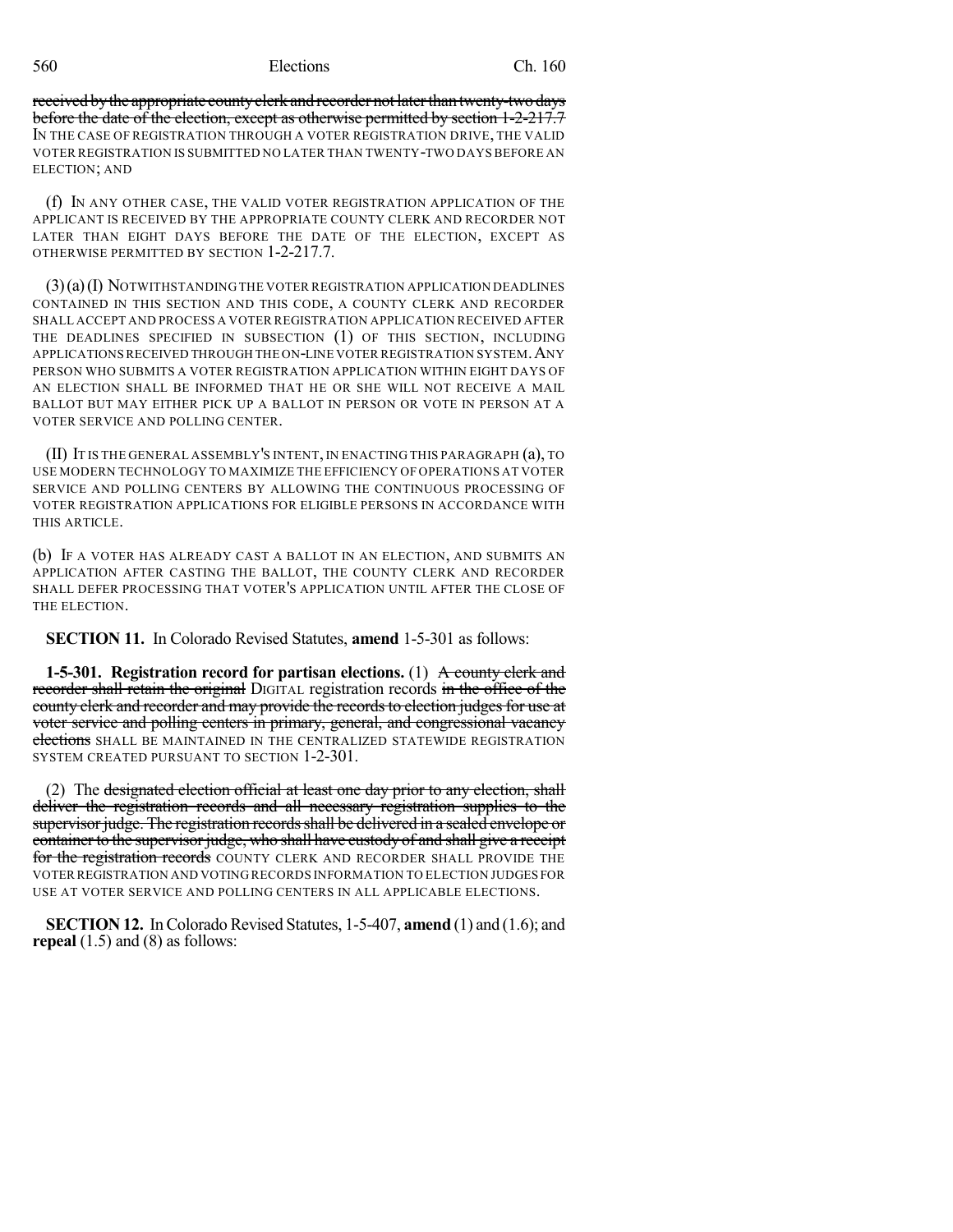**1-5-407. Form of ballots.** (1) (a) Except as provided in subsections (1.5) and (1.6) of this section, the extreme top part of each ballot may be divided into two spaces by two perforated or dotted lines. Each space shall be not less than one inch wide. The top portion is called the stub, and the next portion is called the duplicate stub. The same number shall be printed upon both the stub and the duplicate stub. All ballots shall be numbered consecutively. All ballots shall MUST be uniform and of sufficient length and width to allow for the names of candidates, officers, ballot issues, and ballot questions to be printed in clear, plain type, with a space of at least one-half inch between the different columns on the ballot. On each ballot shall be printed the endorsement "Official ballot for ......................." MUST BE PRINTED, and after the word "for" shall follow FOLLOWS the designation of the precinct, if appropriate, and the political subdivision for which the ballot is prepared, the date of the election, and a facsimile of the signature of the election official. The ballot shall NOT contain no ANY caption or other endorsement, except as provided in this section. The election official shall use precisely the same quality and tint of paper, the same kind of type, and the same quality and tint of plain black ink for all ballots prepared for one election.

(b) IF THE DESIGNATED ELECTION OFFICIAL, IN HIS OR HER DISCRETION, ELECTS TO USE BALLOT STUBS, EACH BALLOT MAY HAVE EITHER ONE OR TWO STUBS TO BE DIVIDED INTO TWO SPACES BY TWO PERFORATED OR DOTTED LINES. EACH SUCH SPACE MUST BE AT LEAST ONE INCH WIDE. THE TOP PORTION IS CALLED THE STUB AND THE NEXT PORTION IS CALLED THE DUPLICATE STUB. ALL BALLOTS PREPARED UNDER THIS PARAGRAPH (b) MUST BE NUMBERED CONSECUTIVELY. THE SAME NUMBER MUST BE PRINTED ON BOTH THE STUB AND THE DUPLICATE STUB.

#### (1.5) A duplicate stub is not required for a ballot that is prepared for a mail ballot election pursuant to article 7.5 of this title.

 $(1.6)$  No A ballot stub MAY BE USED, BUT is NOT required, for a ballot produced on demand, so long as the quantity of ballots produced for the election can be reconciled by the ballot processing method used by the voting system. Such ballots may contain printed and distinguishing marks, so long as secrecy in voting is protected.

(8) The form of the ballot may vary from the requirements of this section if the changes are approved by the secretary of state.

**SECTION 13.** In Colorado Revised Statutes, 1-7-110, **amend** (1), (2.5), and (3) as follows:

**1-7-110. Preparing to vote in person.** (1) (a) WHEN AN ELECTOR APPEARS IN PERSON TO VOTE, A SIGNATURE CARD CONTAINING THE ELECTOR'S NAME AND RESIDENTIAL ADDRESS, AS THEY APPEAR IN THE STATEWIDE VOTER REGISTRATION SYSTEM CREATED IN SECTION 1-2-301, SHALL BE COMPLETED.

(b) Except as provided in subsection (4) of this section, an eligible elector desiring to vote in person shall show his or her identification as defined in section 1-1-104 (19.5), write his or her name and address VERIFY THE INFORMATION THAT APPEARS on the signature card, sign the signature card, and give the signature card to one of the election judges. An eligible elector who is unable to write may request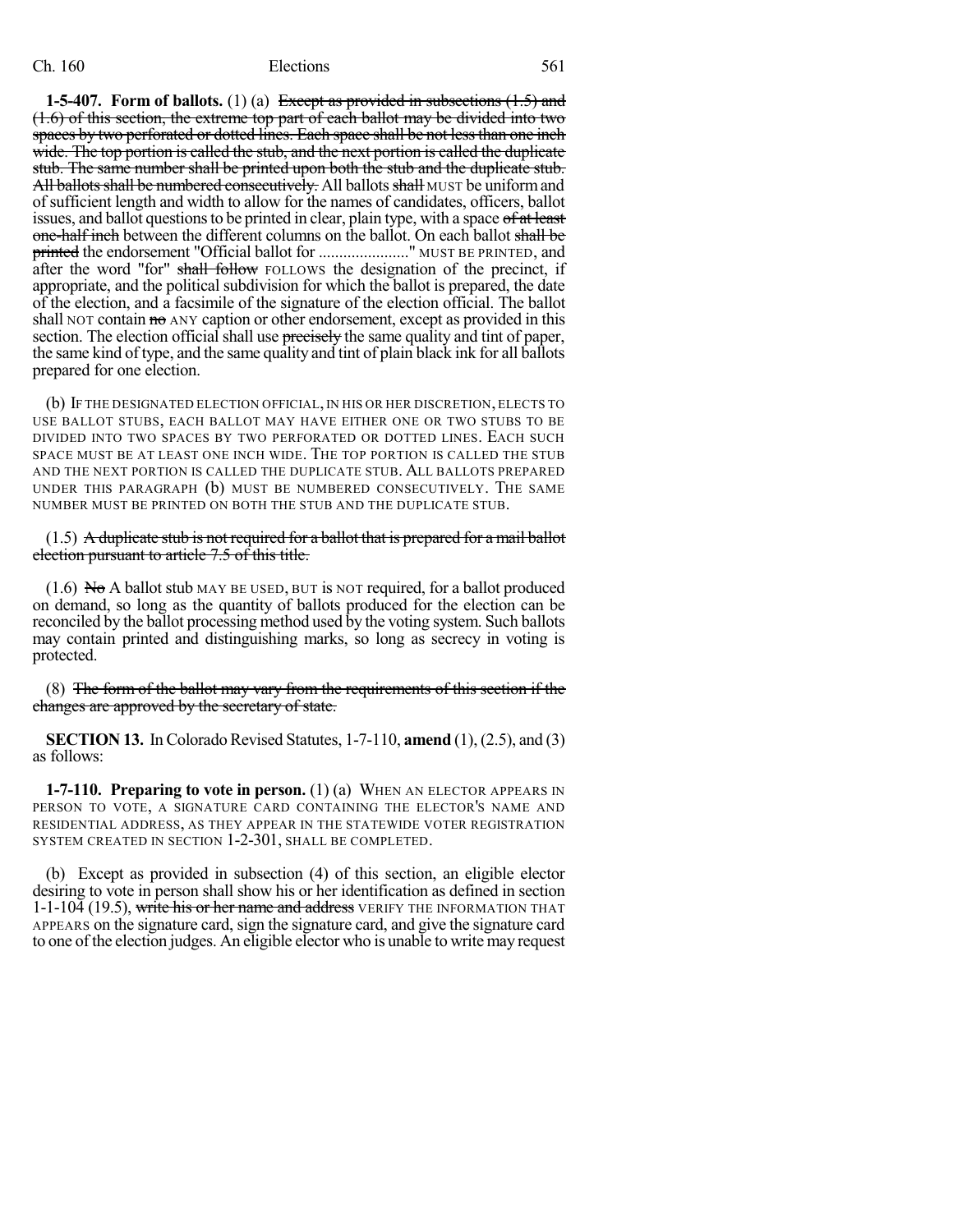assistance from one of the election judges, who shall also sign the signature card and witness the eligible elector's mark. The signature card shall provide:

I, ...................., who reside at ........................, am an eligible elector of this precinct or district and desire to vote at this ........................ election.

Date ..................... STATE UNDER PENALTY OF PERJURY THAT I AM AN ELIGIBLE ELECTOR;THAT MY NAME AND SOLE LEGAL PLACE OF RESIDENCE ARE AS SHOWN ON THIS SIGNATURE CARD; AND THAT I HAVE NOT NOR WILL ICAST A BALLOT BY ANY OTHER MEANS IN THIS ELECTION.

(2.5) If the elector's qualification to vote is established by the completion of an affidavit, and if the affidavit contains all of the information required in subsection  $(1)$  of this section, then the designated election official  $\frac{m}{m}$  SHALL consider the affidavit the signature card. or may require the completion of an additional signature card.

(3) The completed ELECTION JUDGES SHALL RETURN THE SIGNED signature cards shall be returned with other election materials to the designated election official.

**SECTION 14.** In Colorado Revised Statutes, 1-7-111, **amend** (1)(a) and (1)(b); and **repeal** (2) as follows:

**1-7-111. Electors requiring assistance.** (1) (a) If at any election, any registered elector declares to the election judges that, by reason of blindness or other physical disability,  $\sigma$ r inability to read or write, OR DIFFICULTIES WITH THE ENGLISH LANGUAGE, he orshe is unable to prepare the ballot or operate the voting device or electronic voting device without assistance, the elector is entitled, upon making a request, to receive the assistance of any one of the election judges or, at the elector's option, any person selected by the eligible elector requiring assistance.

(b) Any person other than an election judge who assists an eligible elector in the precinct in casting his or her ballot shall first complete the following voter assistance/disabledvoter ASSISTANCE self-affirmationform: "I, ...................., certify that I am the individual chosen by the elector to assist the elector in casting a ballot. IFURTHER CERTIFY THAT IWILL NOT IN ANY WAY ATTEMPT TO PERSUADE OR INDUCE THE ELECTOR TO VOTE IN A PARTICULAR MANNER, NOR WILL I CAST THE ELECTOR'S VOTE OTHER THAN AS DIRECTED BY THE ELECTOR I AM ASSISTING.".

(2) In every political subdivision, an eligible elector with a disability is allowed to vote in the manner of his or her choosing at the polling locations. More than one polling location may be established in a county for the purposes of this subsection (2). Prior to voting, if possible, the eligible elector with a disability who intends to vote at the polling location shall complete the following self-affirmation form. If the elector with a disability cannot read or write, or is unable to sign his or her name, the election official or person assisting the elector shall read the form aloud to the elector, and, uponthe affirmation ofthe elector,willmark thatthe electorrequesting assistance has affirmed that the facts on the form are true and correct. If the elector with a disability is able to read and write, he or she shall complete the voter assistance/voter with a disability self-affirmation form, which form provides:

I, .........., affirm that I am an eligible elector in this political subdivision located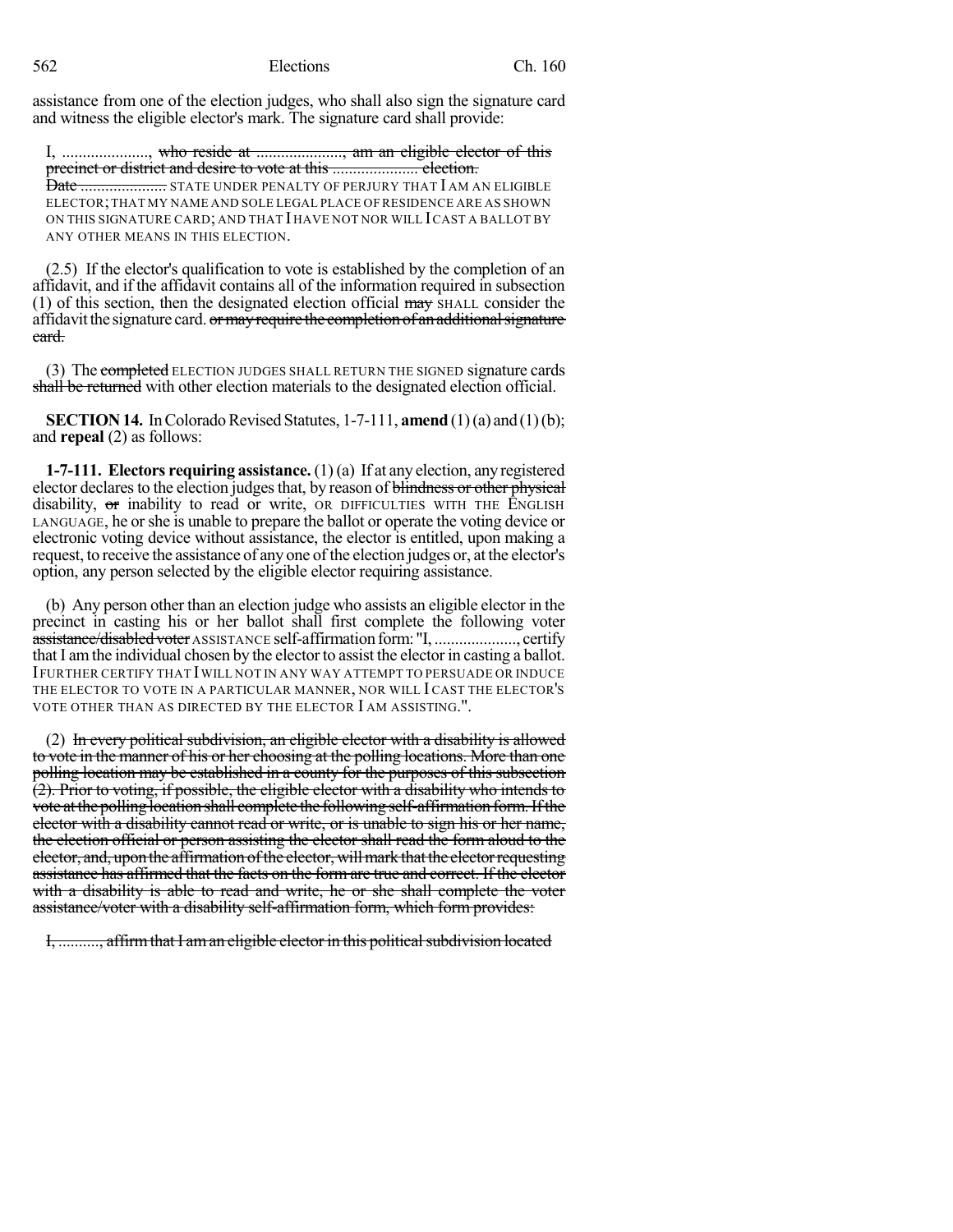in the county of .........., state of Colorado; that I shall vote today at this polling location. I further affirm that I have not, nor will I, cast a vote by any other means in this election.

**SECTION 15.** In Colorado Revised Statutes, **amend** 1-7-302 as follows:

**1-7-302. Electors given only one ballot.** Election judges shall give to each eligible elector a single ballot which shall be separated from the stub by tearing or cutting along the perforated or dotted line. The election judge having charge of the ballots shall endorse his or her initials on the duplicate stub. Another election judge shall enter the date and the number of the ballot on the registration record of the eligible elector before delivering the ballotto the eligible elector.The election judge having charge of the pollbook shall write the name of the eligible elector and the number of the ballot on the pollbook AFTER ISSUING VOTE CREDIT TO THE ELECTOR IN THE STATEWIDE VOTER REGISTRATION SYSTEM CREATED IN SECTION 1-2-301.

**SECTION 16.** In Colorado Revised Statutes, **amend** 1-7-403 as follows:

**1-7-403. Instruction to electors.** In case any elector, after entering the voting machine IMMEDIATE VOTING AREA, asks for further instructions concerning the manner of voting, an election judge shall give instructions to the elector. No election judge or other election official or person assisting an elector shall enter the voting machine IMMEDIATE VOTING AREA, except as provided in sections 1-7-111 and 1-7-112 SECTION 1-7-111. After receiving instructions, the elector shall vote as if unassisted.

**SECTION 17.** In Colorado Revised Statutes, 1-7.5-107, **amend** (4.3) (a) and (4.5) (a); and **add** (4) (b) (IV), (4.5) (b.5), and (7) as follows:

**1-7.5-107. Proceduresfor conductingmailballot election-primary elections - first-time voters casting a mail ballot after having registered by mail to vote - in-person request for ballot - repeal.** (4) (b) (IV) NOTHING IN SUBPARAGRAPH (II) OF THIS PARAGRAPH (b) AFFECTS OR SUPERSEDES PROVISIONS REGARDING THE TIMELY CASTING AND COUNTING OF BALLOTS UNDER SECTION 1-8.3-111 OR 1-8.3-113.

 $(4.3)(a)$  For any election, other than a general election, conducted by FOR WHICH a county clerk and recorder IS THE DESIGNATED ELECTION OFFICIAL, there shall MUST be a minimum number of mail ballot drop-off locations where mail ballots may be deposited equal to at least one drop-off location for each thirty thousand active registered electors in the county; EXCEPT THAT, IF THE DISTRICT OR POLITICAL SUBDIVISION FOR WHICH THE ELECTION IS BEING CONDUCTED IS LESS POPULOUS THAN THE COUNTY,THE COUNTY CLERK AND RECORDER SHALL DESIGNATE AT LEAST ONE MAIL BALLOT DROP-OFF LOCATION FOR EACH THIRTY THOUSAND CURRENT ACTIVE REGISTERED ELECTORS ELIGIBLE TO VOTE IN THAT ELECTION. The drop-off locations shall be arrayed throughout the county in a manner that provides the greatest convenience to electors.

 $(4.5)$  (a) (I) For any PRIMARY OR NOVEMBER COORDINATED election, other than a general election, conducted by a county clerk and recorder, the county clerk and recorder shall designate voter service and polling centers equal to no fewer than the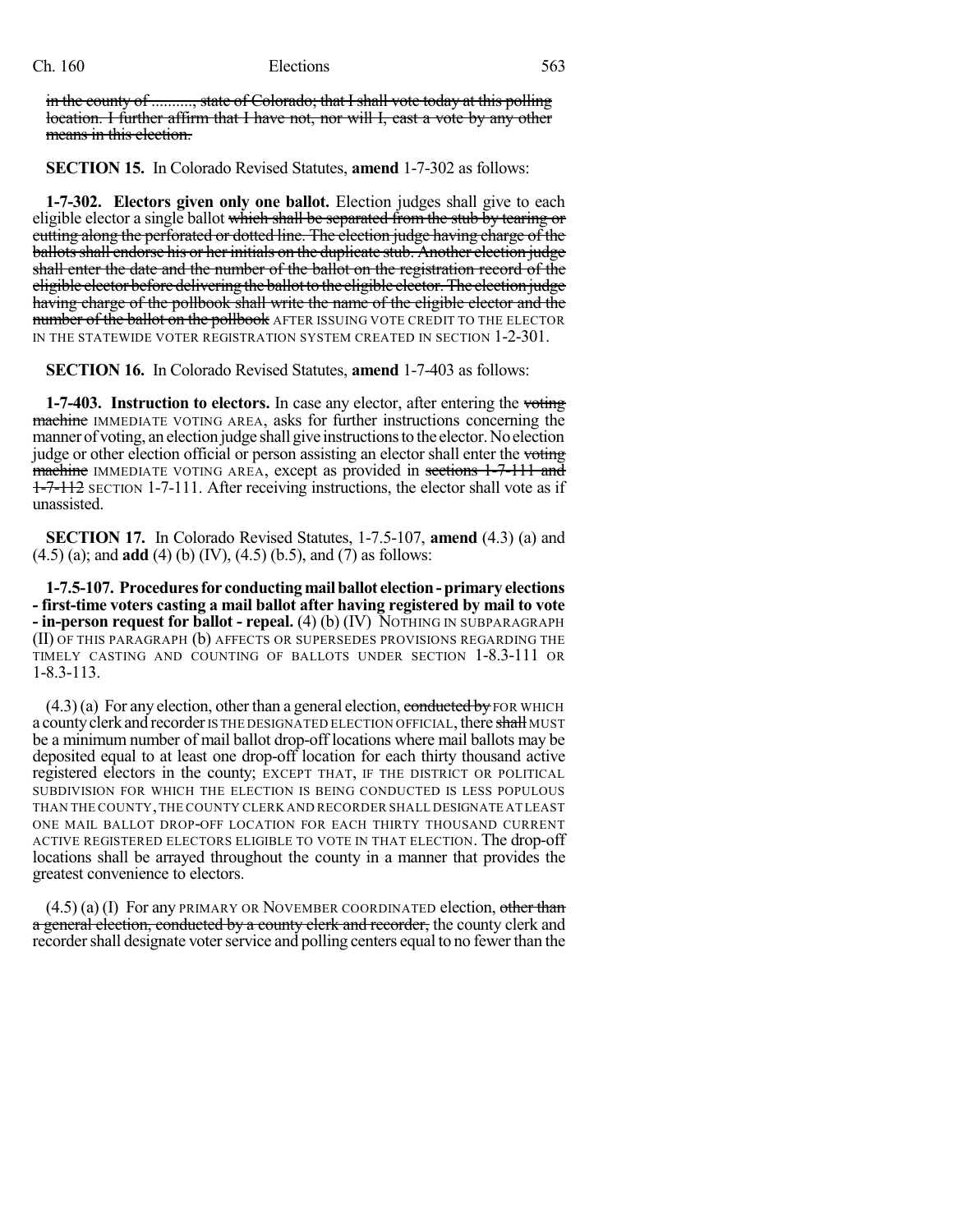number of county motor vehicle offices in the county; except that each county shall have no fewer than one voter service and polling center, and, for counties with fewer than twenty-five thousand active electors, asthat termis described in section  $1-5-102.9(1)(b)$  SUBPARAGRAPH (II) OF THIS PARAGRAPH (a), only one voter service and polling center is required. The county clerk and recorder may add additional voter service and polling center locations as necessary.

(II) (A) PRIOR TO NOVEMBER 8, 2016, THE NUMBER OF ACTIVE ELECTORS IN A COUNTY FOR THE PURPOSES OF SUBPARAGRAPH (I) OF THIS PARAGRAPH (a) IS THE NUMBER OF ACTIVE ELECTORS ON THE DATE OF THE 2012 GENERAL ELECTION PLUS THE NUMBER OF VOTERS MARKED "INACTIVE - FAILED TO VOTE" ON THAT DATE.

(B) ON AND AFTER NOVEMBER 8, 2016, FOR THE PURPOSES OF SUBPARAGRAPH (I) OF THIS PARAGRAPH (a), THE NUMBER OF ACTIVE ELECTORS IN A COUNTY IS THE NUMBER OF ACTIVE ELECTORS REGISTERED IN THE COUNTY ON THE DATE OF THE PREVIOUS PRESIDENTIAL ELECTION.

(C) SUB-SUBPARAGRAPH (A) OF THIS SUBPARAGRAPH (II) AND THIS SUBPARAGRAPH (C) ARE REPEALED, EFFECTIVE JANUARY 1, 2017.

(b.5) FOR ANY ELECTION, OTHER THAN A GENERAL, PRIMARY, OR NOVEMBER COORDINATED ELECTION, FOR WHICH THE COUNTY CLERK AND RECORDER IS THE DESIGNATED ELECTION OFFICIAL, THE COUNTY CLERK AND RECORDER SHALL DESIGNATE AT LEAST ONE VOTER SERVICE AND POLLING CENTER FOR EACH THIRTY THOUSAND CURRENT ACTIVE REGISTERED ELECTORS WHO ARE ELIGIBLE TO VOTE IN THAT ELECTION.

(7) IF, BY THE CLOSE OF POLLS, AN ELECTOR DEPOSITS A BALLOT AT A DROP-OFF LOCATION IN A COUNTY IN WHICH THE ELECTOR DOES NOT RESIDE, THE COUNTY CLERK AND RECORDER, UPON DISCOVERING THAT FACT,SHALL TIMELY DELIVER THE BALLOT TO THE COUNTY CLERK AND RECORDER OF THE COUNTY IN WHICH THE ELECTOR RESIDES, WHO SHALL ACCEPT THE BALLOT FOR PROCESSING.

**SECTION 18.** In Colorado Revised Statutes, 1-7.5-107.3, **amend** (4) (b) as follows:

**1-7.5-107.3. Verification of signatures - rules.** (4) (b) The county clerk and recorder may SHALL provide training in the technique and standards of signature comparison to election judges who compare signatures pursuant to this section.

**SECTION 19.** In Colorado Revised Statutes, 1-7.5-115, **amend** (1) (a) as follows:

**1-7.5-115. Emergency voting - replacement ballots - electronic transfer rules - definition.** (1) (a) (I) (A) In the event IF an eligible elector or a member of an eligible elector's immediate family, related TO THE SECOND DEGREE by blood,  $\sigma$ marriage to the second degree ADOPTION, MARRIAGE, OR CIVIL UNION PARTNERSHIP, is confined in a hospital or place of residence on election day, OR IF, DUE TO EMERGENCY CONDITIONS SUCH AS NATURAL DISASTERS ARISING AFTER THE DEADLINES BY WHICH BALLOTS ARE MAILED, THE ELECTOR IS UNABLE TO VOTE IN PERSON, the elector may request in a personally signed written statement that the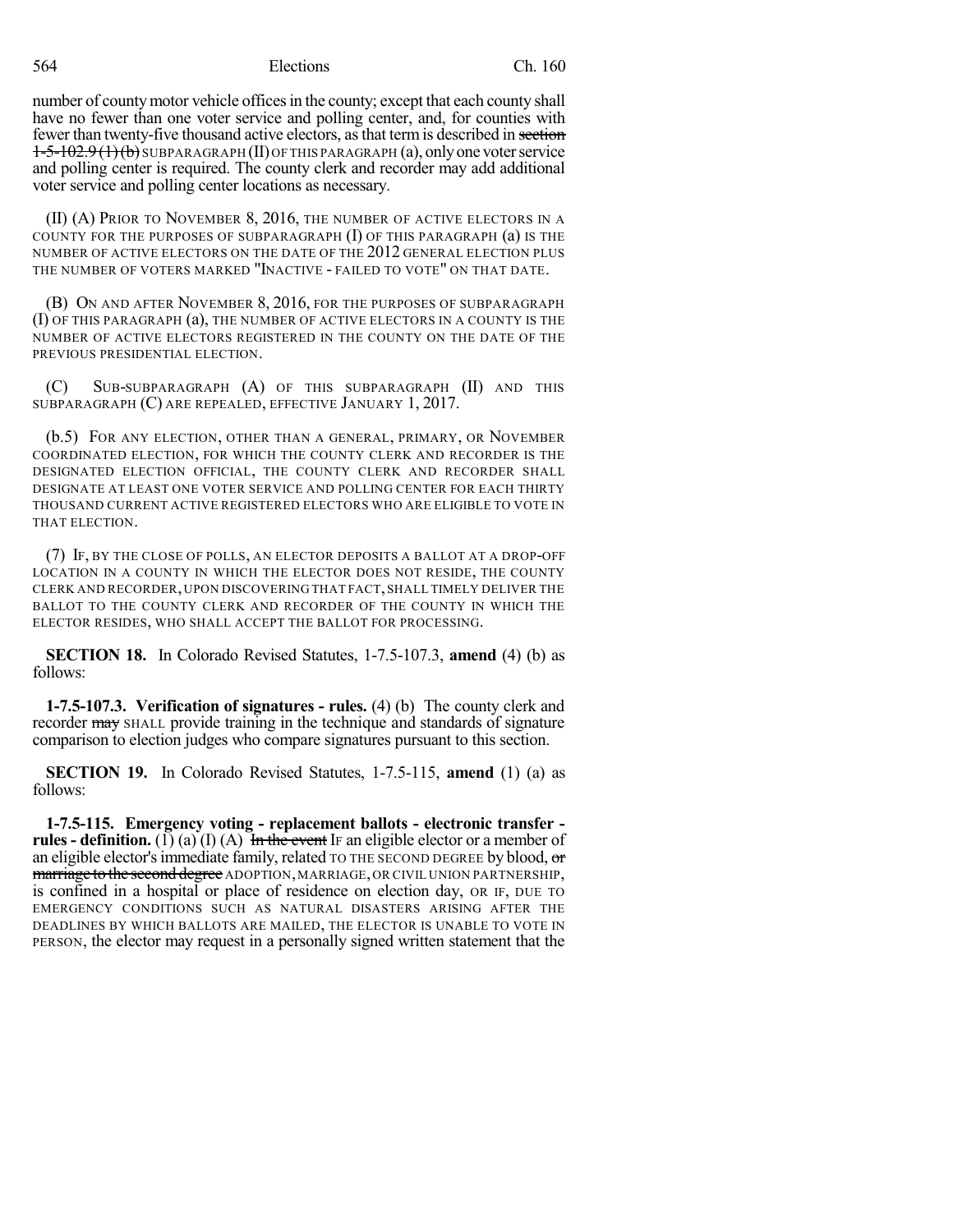county clerk and recorder or designated election official send a replacement ballot. The county clerk and recorder or designated election official shall deliver PROVIDE the replacement ballot, at the office of the county clerk and recorder or designated election official during the OFFICE'S regular hours of business, to any authorized representative of the elector.

(B) For the purposes of this paragraph (a), "authorized representative" means a person who possesses a written statement from the elector containing the elector's signature, name, and address of residence and indicating that the elector is or will be confined in a hospital or place of residence on election day UNABLE TO VOTE IN PERSON AFTER THE LAST DAY TO MAIL A BALLOT and requesting that the replacement ballot be given to the authorized person as identified by name and address of residence.

(II) The authorized person shall acknowledge receipt of the replacement ballot with a signature, name, and address of residence.

**SECTION 20.** In Colorado Revised Statutes, 1-7.5-204, **amend** (1) (b) (I) as follows:

**1-7.5-204. Preparing to count mail ballots - rejections.** (1) (b) The self-affirmation is valid if:

(I) The self-affirmation was completed by the elector;  $\sigma r$  a person acting in the elector's behalf;

**SECTION 21.** In Colorado Revised Statutes, 1-8.3-102, **amend** (2) (d) as follows:

**1-8.3-102. Definitions.** In this article:

(2) "Covered voter" means:

(d) An overseas voter who was born outside the United States, is not described in paragraph (b) or (c) of this subsection (2), and, except for a state residency requirement, otherwise satisfies this state's voter eligibility requirements if the last place where a parent, or legal guardian, SPOUSE, OR CIVIL UNION PARTNER of the voter was, or under this article would have been, eligible to vote before leaving the United States is within this state.

**SECTION 22.** In Colorado Revised Statutes, 1-8.3-108, **amend** (4) as follows:

**1-8.3-108. Methods of applying for ballot - definition.** (4) A covered voter may use the declaration accompanying a federal write-in absentee ballot as an application for a ballot simultaneously with the submission of the federal write-in absentee ballot. if the declaration is received by the appropriate election official no later than the Friday immediately preceding the election.

**SECTION 23.** In Colorado Revised Statutes, **amend** 1-8.3-109 as follows:

**1-8.3-109. Timeliness of application for ballot.** An application for a ballot is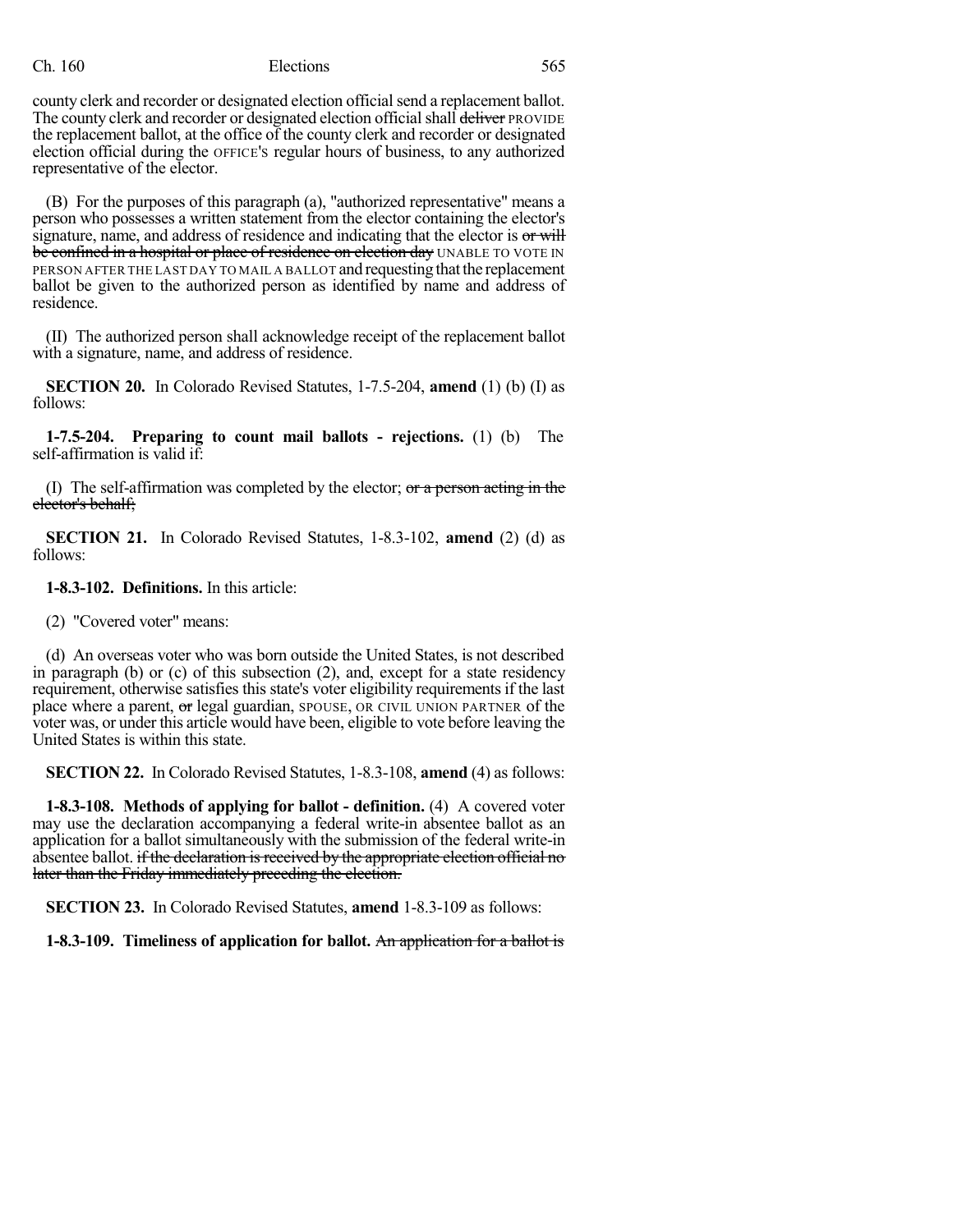timely if received by the designated election official no later than the close of business on the Friday immediately preceding the election; except that, If the AN applicant wishes to receive the  $\alpha$  ballot by mail, the application shall be received no later than the close of business on the seventh day before the election. An application for a ballot for a primary election, whether or not timely, is effective as an application for a ballot for the general election.

**SECTION 24.** In Colorado Revised Statutes, 1-9-203, **amend** (3) introductory portion,  $(3)$   $(a)$ ,  $(3)$   $(b)$ , and  $(4)$  as follows:

**1-9-203. Challengequestions askedpersonintending to vote.**(3) Ifthe person is challenged as not eligible because the person has not resided in this state and precinct for thirty TWENTY-TWO days immediately preceding the election, an election judge shall ask the following questions:

(a) Have you resided in this state and precinct for the thirty TWENTY-TWO days immediately preceding this election?

(b) Have you been absent from this state during the thirty TWENTY-TWO days immediately preceding this election, and during that time have you maintained a home or domicile elsewhere?

(4) If the person is challenged as not eligible because the person  $\mathbf{\dot{s}}$  will not BE eighteen years of age or older ON OR BEFORE ELECTION DAY, an election judge shall ask the following question: To the best of your knowledge and belief, are WILL you BE eighteen years of age or older ON ELECTION DAY?

**SECTION 25.** In Colorado Revised Statutes, 1-10-101, **add** (4) as follows:

**1-10-101. Canvass board for partisan elections - appointment, fees, oaths.** (4) ANY INDIVIDUAL SERVING ON A CANVASS BOARD PURSUANT TO THIS ARTICLE IS IMMUNE FROM LIABILITY IN ANY PROCEEDING THAT IS BASED ON AN ACT OR OMISSION OF THE INDIVIDUAL IF:

(a) HE OR SHE WAS ACTING IN GOOD FAITH AND WITHIN THE SCOPE OF HIS OR HER OFFICIAL FUNCTIONS OR DUTIES AS SPECIFIED IN THIS ARTICLE; AND

(b) THE VIOLATION WAS NOT CAUSED BY WILLFUL OR INTENTIONAL MISCONDUCT ON THE PART OF THE INDIVIDUAL.

**SECTION 26.** In Colorado Revised Statutes, **add** 1-13-707.5 as follows:

**1-13-707.5. Tampering with ballot box.** ANY PERSON WHO WILFULLY TAMPERS WITH OR WHO, EXCEPT AS PROVIDED BY LAW, WILFULLY BREAKS OPEN ANY BALLOT BOX, INCLUDING A DROP-OFF LOCATION RECEPTACLE, IS GUILTY OF A CLASS 5 FELONY AND, UPON CONVICTION THEREOF, SHALL BE PUNISHED AS PROVIDED IN SECTION 18-1.3-401, C.R.S.

**SECTION 27.** In Colorado Revised Statutes, **amend** 1-13-709.5 as follows:

**1-13-709.5. Residence - false information - penalty.** Any person who votes by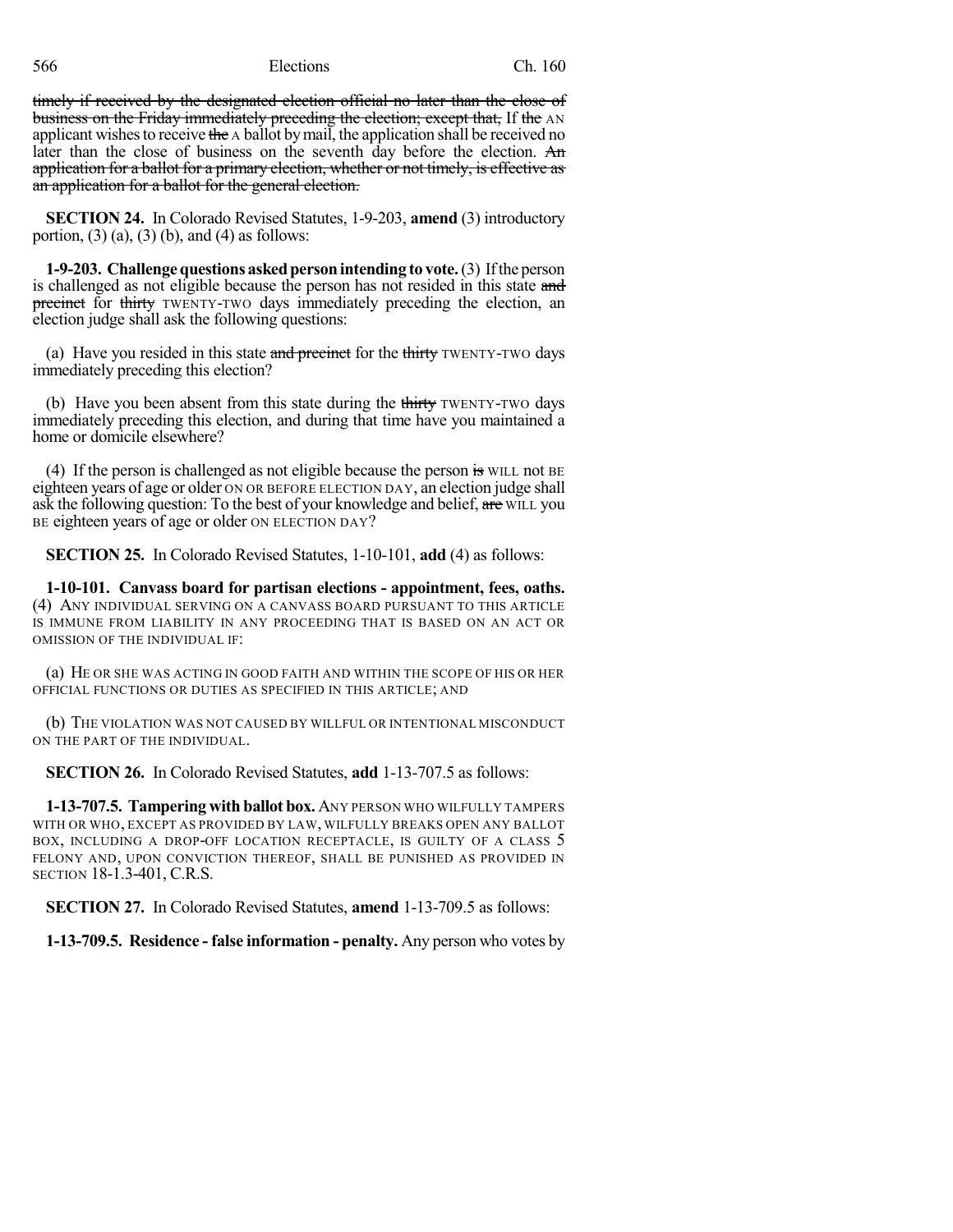knowingly giving false information regarding the elector's place of present residence commits a class 6 CLASS 5 felony and shall be punished as provided in section 18-1.3-401, C.R.S.

**SECTION 28.** In Colorado Revised Statutes, **add** 1-13-709.6 as follows:

**1-13-709.6. Residence - conspiring to give false information - penalty.** ANY PERSON WHO KNOWINGLY AIDS OR ABETS AN ELECTOR IN PLANNING OR COMMITTING THE OFFENSE OF KNOWINGLY GIVING FALSE INFORMATION REGARDING THE ELECTOR'S PLACE OF PRESENT RESIDENCE DESCRIBED IN SECTION 1-13-709.5 COMMITS A CLASS 6 FELONY AND SHALL BE PUNISHED AS PROVIDED IN SECTION 18-1.3-401, C.R.S.

**SECTION 29.** In Colorado Revised Statutes, **repeal** 1-2-216.5 and 1-7-112.

**SECTION 30.** In Colorado Revised Statutes, **add** 17-18-112 as follows:

**17-18-112. Appropriation to comply with section 2-2-703 - SB 14-161 repeal.** (1) PURSUANT TO SECTION 2-2-703, C.R.S., THE FOLLOWING STATUTORY APPROPRIATIONS, OR SO MUCH THEREOF AS MAY BE NECESSARY, ARE MADE IN ORDER TO IMPLEMENT SENATE BILL 14-161, ENACTED IN 2014:

(a) FOR THE FISCAL YEAR BEGINNING JULY 1, 2015, IN ADDITION TO ANY OTHER APPROPRIATION,THERE IS HEREBY APPROPRIATED TO THE DEPARTMENT,OUT OF ANY MONEYS IN THE GENERAL FUND NOT OTHERWISE APPROPRIATED, THE SUM OF TWENTY-ONE THOUSAND FOUR HUNDRED EIGHTY-FOUR DOLLARS (\$21,484).

(b) FOR THE FISCAL YEAR BEGINNING JULY 1, 2016, IN ADDITION TO ANY OTHER APPROPRIATION,THERE IS HEREBY APPROPRIATED TO THE DEPARTMENT,OUT OFANY MONEYS IN THE GENERAL FUND NOT OTHERWISE APPROPRIATED, THE SUM OF NINETEEN THOUSAND SIX HUNDRED FORTY DOLLARS (\$19,640).

(2) THIS SECTION IS REPEALED, EFFECTIVE JULY 1, 2017.

**SECTION 31. Appropriation.** (1) In addition to any other appropriation, there is hereby appropriated, out of any moneys in the department of state cash fund created in section 24-21-104 (3) (b), Colorado Revised Statutes, not otherwise appropriated, to the department of state, for the fiscal year beginning July 1, 2014, the sumof \$150,154, orsomuch thereof asmaybe necessary, to be allocated forthe implementation of this act as follows:

(a) \$132,720 to information technology services for information technology costs; and

(b) \$17,434 to the elections division, operating expenses, for voter registration materials.

**SECTION 32. Appropriation.** In addition to any other appropriation, there is hereby appropriated, out of any moneys in the general fund, not otherwise appropriated, to the department of revenue, for the fiscal year beginning July 1, 2013, the sum of \$30,000, or so much thereof as may be necessary, to be allocated